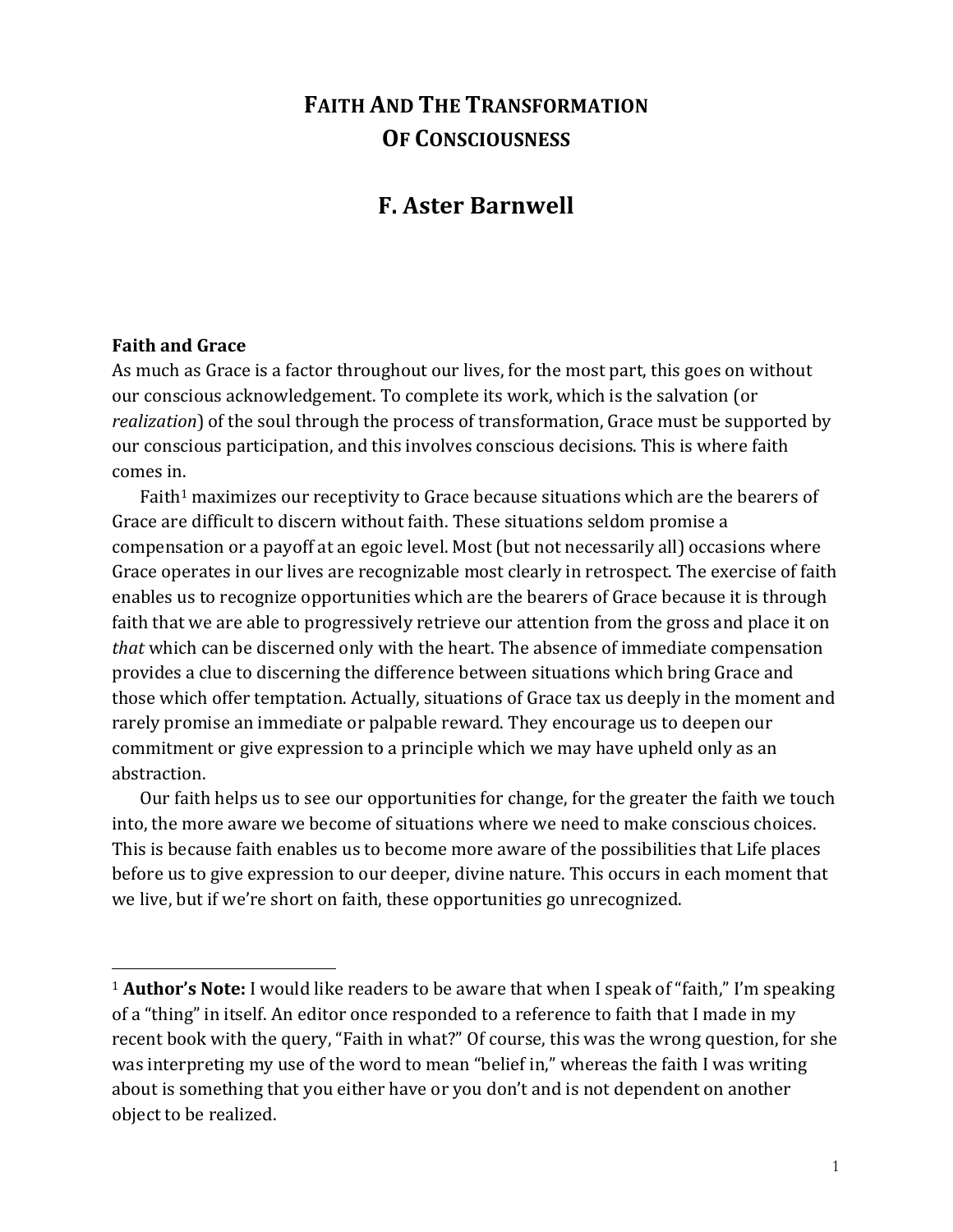We can think of faith as autonomous knowing, a way of knowing not dependent on our external senses. The operative principle of faith is that which is perceived with the heart is more real than what is seen with the eyes. Or at least, what is *perceived* with the heart is not accorded a lesser status than what is seen with the eyes. What is *that* which can be discerned only with the heart? Visions, dreams, aspirations; yearnings for our ideal, and above all, a yearning to realize our purpose for being.

#### **The Birth of Faith**

*How do we acquire faith?* Faith is already potentially present in our capacity to *wonder*, to experience *awe*, and as such, is every individual's natural birthright. To sense that a solution to the riddle of one's existence exists, is the birth of faith. We acquire faith when we are able to turn from any life orientation which we know to be incongruent with our wholeness as we intuit it, or which has not brought us fulfillment. This re-orientation does not even require us to be clear on the things we feel are worth going after. All it takes is an assessment of whether the existence we already have is congruent with our reason for being.#

In many respects, faith is a paradox. The act of exercising our faith is usually not very certain, but is much like trying to recall a dream, or a name we have temporarily forgotten. Usually, it is the desire to bring the details of the dream, or the name, into conscious memory that actually facilitates the process of recall. Likewise, our desire to have faith actually adds to our faith. Thus, when we wholeheartedly embrace and move toward the wholeness we perceive in ourselves, we grow in faith.

Our movement into a life of faith is aided by self-observation, by our being honest with ourselves, and by knowing that in turning part of our attention from the gross towards the subtle we have nothing to lose. Honest self-observation then sets into motion a virtuous circle. For it is only through quiet time spent with oneself that we experience the full intensity of our need to be our truest self. As we seek to fill this need, we're drawn to new frontiers in the pursuit of the wholeness which we seek to experience. It is in this pursuit that we encounter opportunities for transformation, and eventually the attainment of the higher consciousness necessary to realize our truest self.

From the perspective of the higher consciousness we are striving to attain and embody, transformation can only occur at our *edge*. This is where our self-definition is fuzzy, and where we are not yet crystallized. That is why our opportunities for growth are greatest when we are challenged, uncertain, when we are "unbalanced." If we demand certainty before we make a move we will not get anywhere and will stay in a stagnated condition. This is how we become crystallized. Ultimately we miss out on opportunities for actualizing our life purpose.

#### **Commitment And Faith**

Here is another paradox of faith. Without spiritual or mystical experiences, faith is difficult, but faith preconditions our capacity to have spiritual and mystical experiences. Without the assurances that come from such experiences, we must be willing to *risk* something in the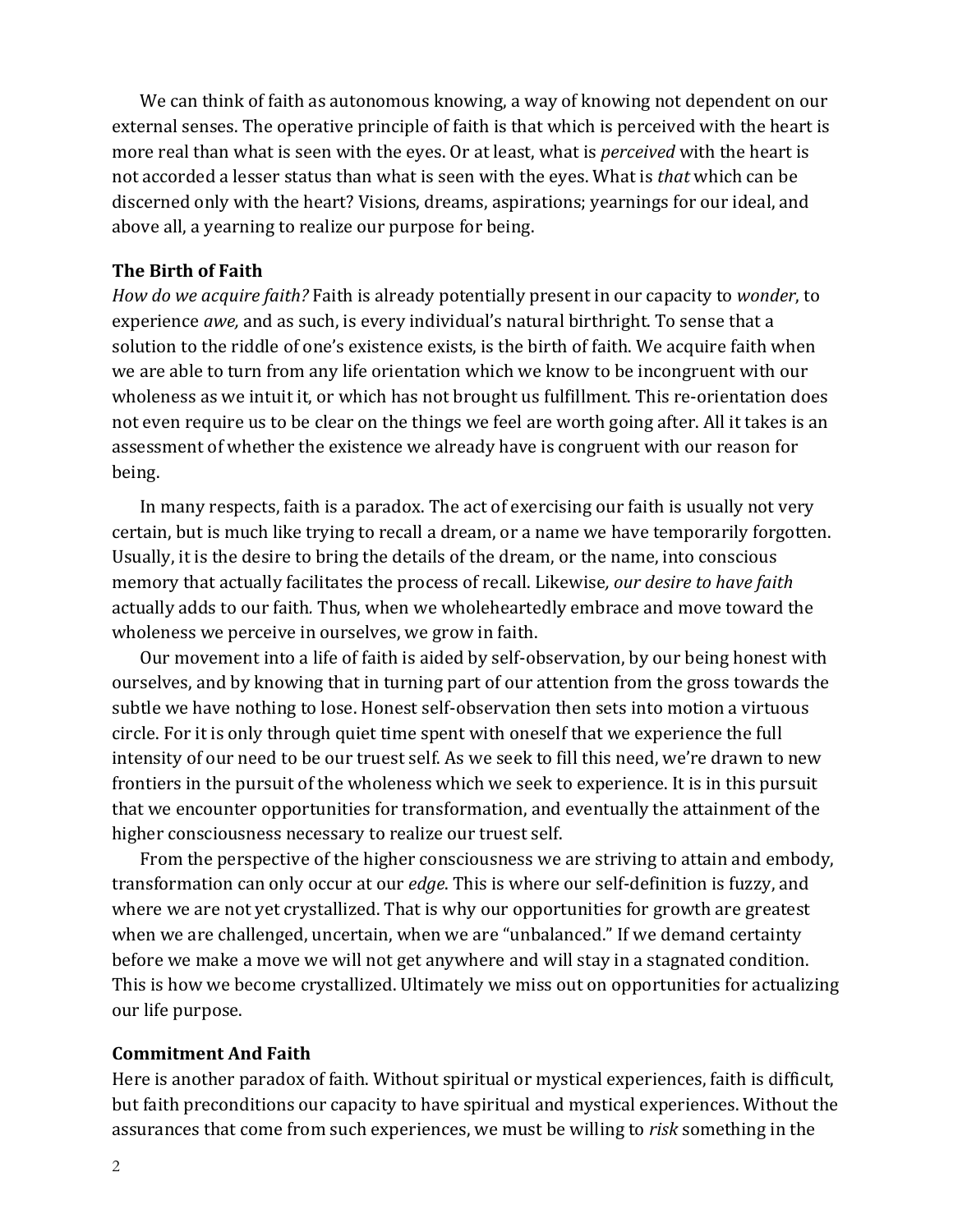effort to energize our spiritual search. We must be willing to *ante up* out of what we have, no matter how difficult our circumstances may be, or how little we seem to have. The example readily comes to mind of a farmer having to choose between consuming all of a meagre harvest of grain and setting some aside for seeding the next season's crop. The farmer's *ante* is the portion he sets aside for planting. Likewise, one of the ways that one can express faith is to commit to an act without first having a sign of assured success.

Commitment and faith are linked in the sense that commitment is the seed from which faith grows. Sometimes we are so afraid of committing to a decision as if we might discover a preferred choice the very moment we have decided. It is possible to live in a state of limbo, always waiting for the best option without ever being definite about anything in life. So we end up living our lives by default. Or it is possible that we are so afraid of the possibility of disappointment that we would rather choose less than our ideal because that gives us a sense of security. We think our ideals are best left in a "safe place," where they will remain untarnished, but alas, unrealized. This situation is not unlike stories that appear in the news from time to time about some poor recluse who dies in a condition of appalling poverty, and, to everyone's surprise, leaves a small fortune stashed away somewhere. No doubt, such a person might have started out saving for a rainy day, but has perhaps gotten so used to a life of privation that when that rainy day arrives, does not recognize it as such.

The same can happen in most of the departments of life. For instance, someone may not want to risk being hurt in a relationship with another, so withholds from loving another person as fully as he/she is capable. Or he/she may hold back something in reserve just in case the relationship does not work out. But this holding back reduces the chances of the relationship working out.

Actually, our ability to make commitments is a measure of our faith. For example, keeping our word on a promise helps us to objectively determine if we have faith or not. At the same time, the very experience of making and being able to keep a commitment increases our faith. This makes our capacity to make and keep commitments one of our more important spiritual growth levers.

Without commitment it is not possible to establish a connection between subjective (or personal) reality and Objective Reality. It is this sense of harmonious functioning between subjective inner and objective outer that eventually becomes faith.

#### **Religion and Faith**

It is the responsibility of religion to help us to learn faith, and suitably equipped with faith, we will find within ourselves, the motivation to love. It doesn't matter from which religion we get our motivation to love—as long as we love.

Beliefs are important only so far as they take us to the point where we are able to act on our faith. However, when we use beliefs as a point of leverage to extract what we want out of life, the result is blind faith.